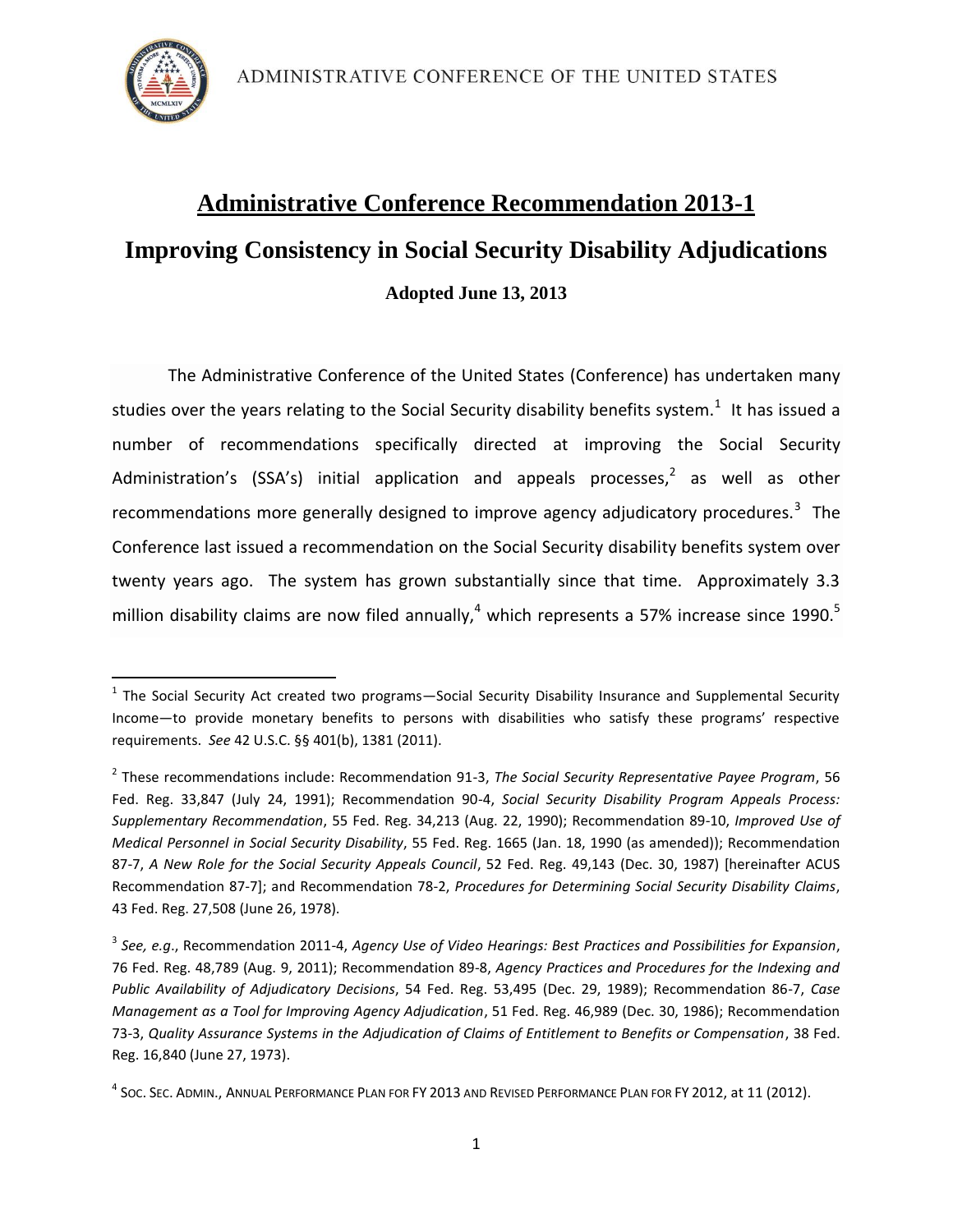

In a program of this size, adjudicating disability benefits claims in a fair, consistent, and timely manner is a monumental challenge.

Those cases flow through a nationwide, multi-step process, by which SSA determines whether a claimant is disabled and eligible for benefits. State agencies make initial disability determinations using federal guidelines. Claimants may file (and pursue) their own claims or they may choose to enlist the assistance of a representative, who may or may not be a lawyer.<sup>6</sup> If benefits are denied, claimants may request reconsideration (in most states). If benefits are denied after reconsideration, claimants may request a hearing before an Administrative Law Judge (ALJ). ALJs adjudicate nearly 800,000 cases a year.<sup>7</sup> In FY 2011, about 56% of disability benefits claims were allowed at the ALJ hearing stage, $^8$  though more recent figures show a decline in this rate.<sup>9</sup> ALJ hearings, which may be in-person or by video teleconferencing, are conducted using a de novo standard of review, and generally follow the Administrative Procedure Act's adjudication procedures. Although ALJs preside at the hearings, decisionwriters typically write decisions for ALJs based on instructions from them. Usually, decisionwriters are not assigned to specific ALJs, but serve instead as part of a "pool" in each hearing office from which writing assignments for decisions are made.

Appeals Council review is the final step in the administrative process. The Appeals

7 SSAB 2012 Report, *supra* note 5, at 13.

 $\overline{a}$ 

 $^{\rm 8}$  Harold Krent & Scott Morris, Statistical Appendix: Analysis of Administrative Law Judge Disposition and Favorable RATES IN FISCAL YEARS 2009 TO 2011 13, 14 tbl. A-8 (2013) [hereinafter STATISTICAL APPENDIX].

<sup>&</sup>lt;sup>5</sup> Soc. Sec. Advisory Bd., Aspects of Disability Decision Making: Data and Materials 6 tbls. 1a & 1b (Feb. 2012) [hereinafter SSAB 2012 Report].

<sup>6</sup> The administrative process for adjudication of Social Security disability claims is nonadversarial in nature. *See, e.g.*, 20 C.F.R. §§ 404.900(b), 416.1400(b) (2012) (describing agency's administrative review process as "informal" and "nonadversary"); Mathews v. Eldridge, 424 U.S. 319, 339 (1976) ("The hearing is nonadversary and the SSA is not represented by counsel."); Richardson v. Perales, 402 U.S. 389, 403 (1971) ("We bear in mind that [SSA] operates essentially, and is intended so to do, as an adjudicator and not as an advocate or adversary.").

<sup>&</sup>lt;sup>9</sup> Harold Krent & Scott Morris, Achieving Greater Consistency in Social Security Disability: An Empirical Study and SUGGESTED REFORMS 8 (2013) (noting a 50% allowance rate in FY 2012).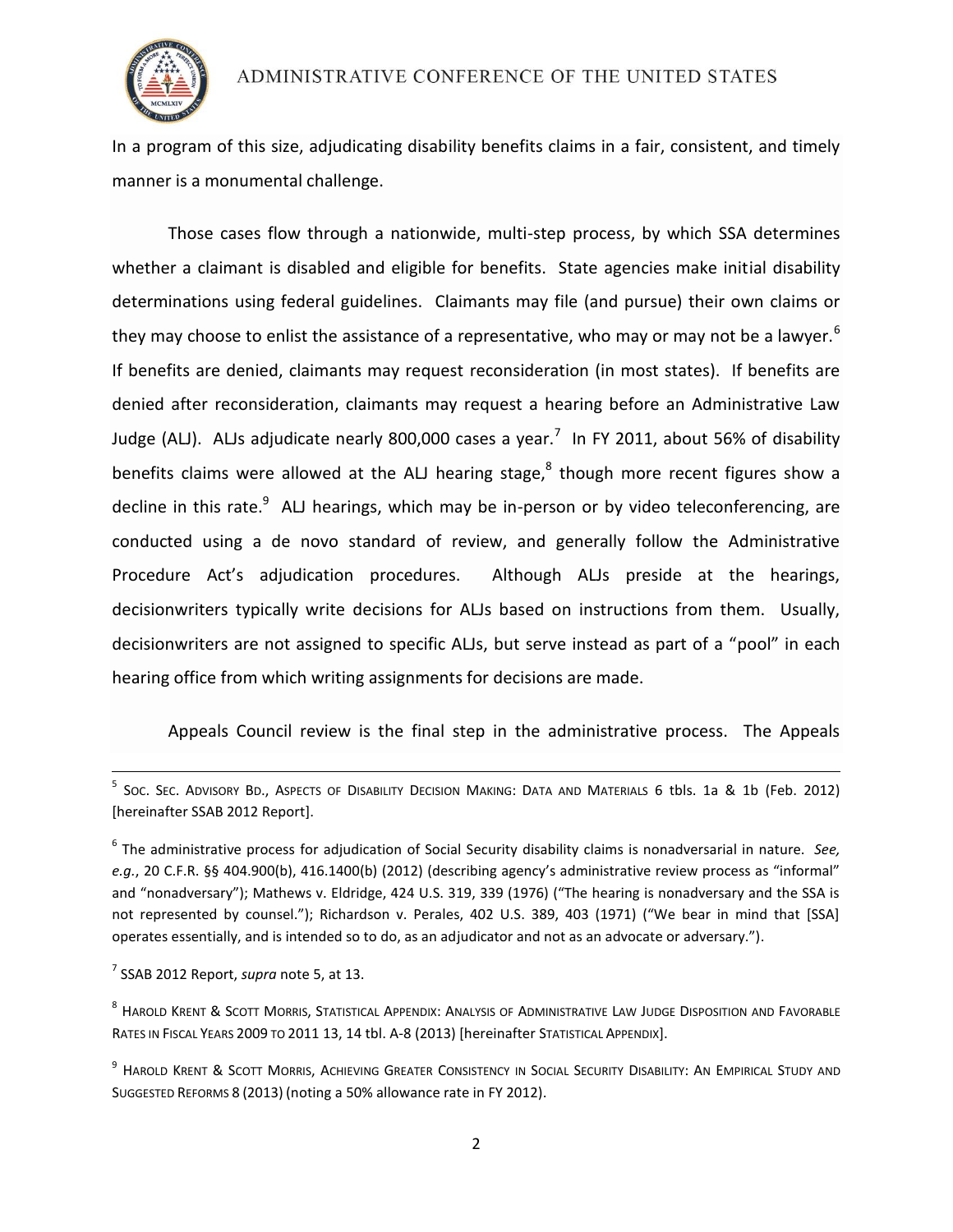

 $\overline{a}$ 

# ADMINISTRATIVE CONFERENCE OF THE UNITED STATES

Council is comprised of about 125 appellate adjudicators who typically take action—without oral argument—individually or in two-member panels.<sup>10</sup> The Appeals Council has discretionary authority to grant, deny, or dismiss a claimant's request for review, as well as remand the case back to an ALJ or issue a decision. $^{11}$  In FY 2012, the Appeals Council processed over 166,000 requests for review, a 30.7% increase from FY 2011. $^{12}$  In addition to processing requests for review, the Appeals Council has authority to review all types of unappealed decisions (i.e., allowances or benefit denials) on its "own motion" through use of random or selective sampling techniques.<sup>13</sup> Currently, the Appeals Council's "own motion" review docket draws from a national random sample of ALJ allowance decisions as a quality assurance mechanism; the Appeals Council has not yet reviewed unappealed ALJ denial decisions, and has declined to use its selective sampling authority to identify and review unappealed cases with a high likelihood of error in recent years.<sup>14</sup> In FY 2012, the Appeals Council completed random review of 7,074

<sup>10</sup> *See* 20 C.F.R. § 422.205 (2012) (prescribing Appeals Council review procedures); *see also* Charles H. Koch, Jr. & David A. Koplow, *The Fourth Bite at the Apple: A Study of the Operation and Utility of the Soc. Sec. Admin.'s Appeals Council*, 17 FLA. ST. U. L. REV. 199, 253-54 (1990).

 $11$  The Conference believes that its 1987 conclusion, that a "principal mandate" of the Appeals Council is "to recommend and, where appropriate, develop and implement adjudicatory principles and decisional standards for the disability determination process" remains valid today. *See* ACUS Recommendation 87-7, *supra* note 2.

 $12$  Soc. Sec. Admin., Office of Appellate Operations, Executive Director's Broadcast, at 1 (Oct. 19, 2012) [hereinafter Exec. Dir. Broadcast]. Of these 166,000 requests for review, the Appeals Council dismissed or denied 78.3% of the requests, remanded 18.6% of the cases back to ALJs, and issued decisions (i.e., fully favorable, partially favorable, or unfavorable) in 2.6% of the cases. *Id.* at 2.

<sup>&</sup>lt;sup>13</sup> As the name connotes, random sampling involves selection of hearing level cases for Appeals Council review from a national pool without regard for case characteristics or correctness, other than broad categories designed to assure randomness (e.g., allowances within a given date range). By contrast, selective sampling is specifically designed to identify cases for review that "exhibit problematic issues or fact patterns that increase the likelihood of error." 20 C.F.R. §§ 404.969(b)(1), 416.1469(b)(1) (2012) (detailing the Appeals Council's "own motion" review authority and procedures); *see also* Soc. Sec. Admin., Identification and Referral of Cases Under Appeals Council's Own Motion Review Authority, 63 Fed. Reg. 36,560 (July 7, 1998). These procedures are established pursuant to the Social Security Act's broad grant of authority to the Commissioner to establish hearing procedures and, on his or her own motion, hold hearings or conduct other proceedings as necessary for the proper administration of the program. *See, e.g.*, 42 U.S.C. §§ 405(b)(1), 1383(c)(1)(A) (2011).

 $14$  This recommendation suggests that, to enhance decisional accuracy and consistency, SSA expand the Appeals Council's use of "own motion" review of unappealed ALJ decisions through selective sampling based on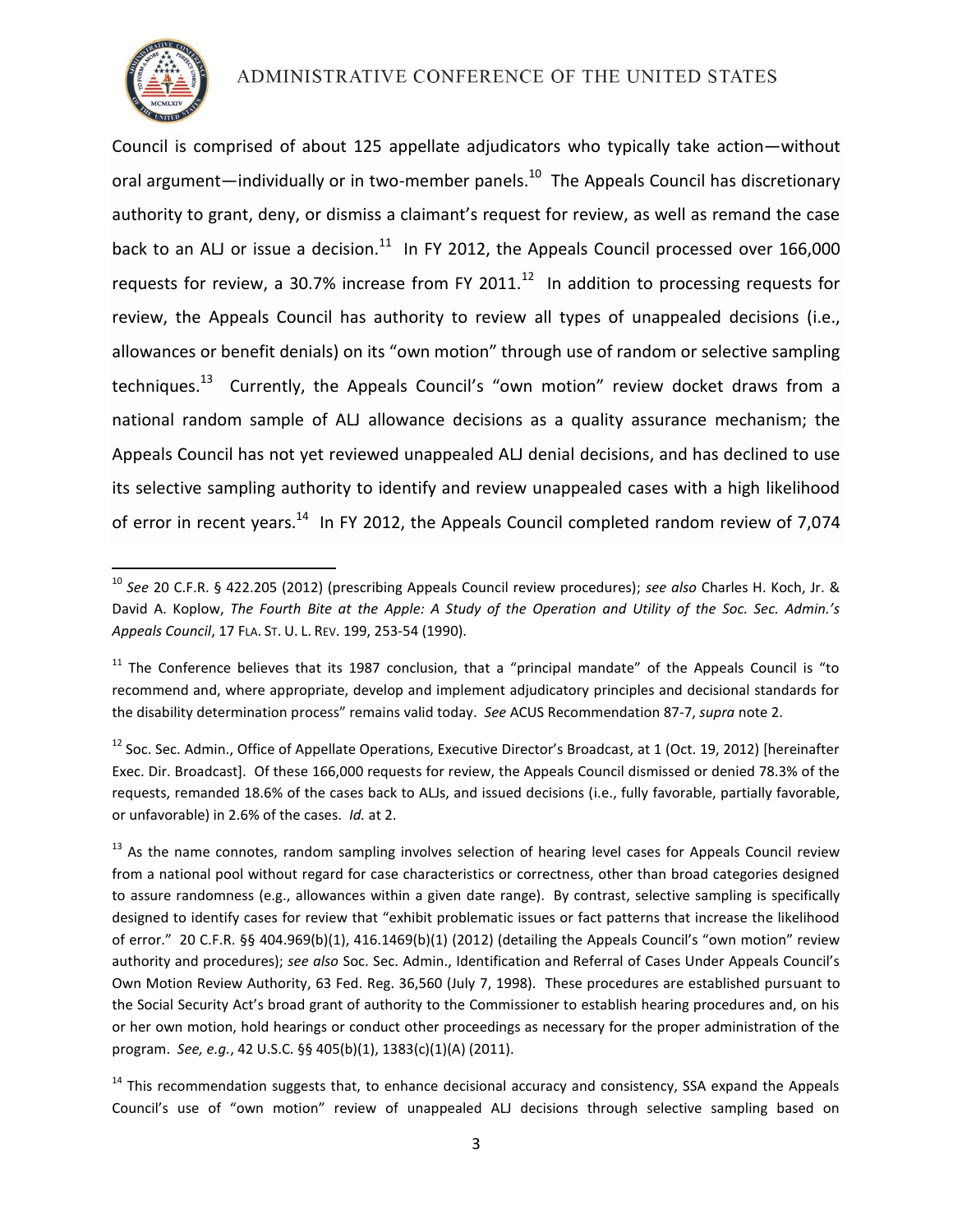

 $\overline{a}$ 

## ADMINISTRATIVE CONFERENCE OF THE UNITED STATES

ALJ allowance decisions.<sup>15</sup> The Appeals Council publishes its decisions only rarely, in the form of Appeals Council Interpretations (ACIs), and its decisions sometimes serve as the basis for Social Security Rulings. Claimants who disagree with the final administrative decision may seek initial judicial review in federal district court.

Adjudicators and other agency employees at both the ALJ hearing level and Appeals Council level use electronic case management systems to help manage their workflow and to provide case-related management information. The current system in use at the hearing level is the Case Processing Management System (CPMS), while the Appeals Council level uses the Appeals Council Review Processing System (ARPS). Not only do adjudicators and other staff use CPMS and ARPS in their day-to-day work, but the agency also uses data from these systems to identify and address trends and anomalies existing at the various levels of agency adjudication. While SSA has endeavored to build effective data reporting systems, limitations still exist that relate to data capture and linking the various systems.

Not only does SSA process an extraordinary number of claims through a national, multitiered system, but, in doing so, the agency tries to ensure that decisionmaking is consistent and accurate at all levels of adjudication, and that legally sufficient decisions are issued that can withstand review by federal courts. Consistency and accuracy, however, have suffered under the strain of administering such a sprawling program. To be sure, an ALJ faces an enormous task in adjudicating hundreds of cases annually.<sup>16</sup> Nonetheless, divergent allowance rates among ALJs suggest that claims are being resolved in an inconsistent, if not inaccurate,

announced, neutral, and objective criteria that identify problematic issues, fact patterns, or case characteristics. Under this recommendation, focused review might be warranted, for example, based on: the subject matter of a claim, the manner in which a hearing was held, or statistical analyses showing a high likelihood of error or significantly anomalous outcomes.

<sup>15</sup> Exec. Dir. Broadcast, *supra* note 12, at 3. The Appeals Council agreed with the decisions of ALJs 82.5% of the time, and either remanded or issued corrective decisions approximately 16% of the time. At the end of the FY 2012, there were 741 "own motion" review cases still pending final action. *Id.*

<sup>16</sup> On average, for FY 2009 – FY 2011, ALJs issued 538.9 dispositions per year. *See* STATISTICAL APPENDIX, *supra* note 8, at 6, 8 tbl. A-2.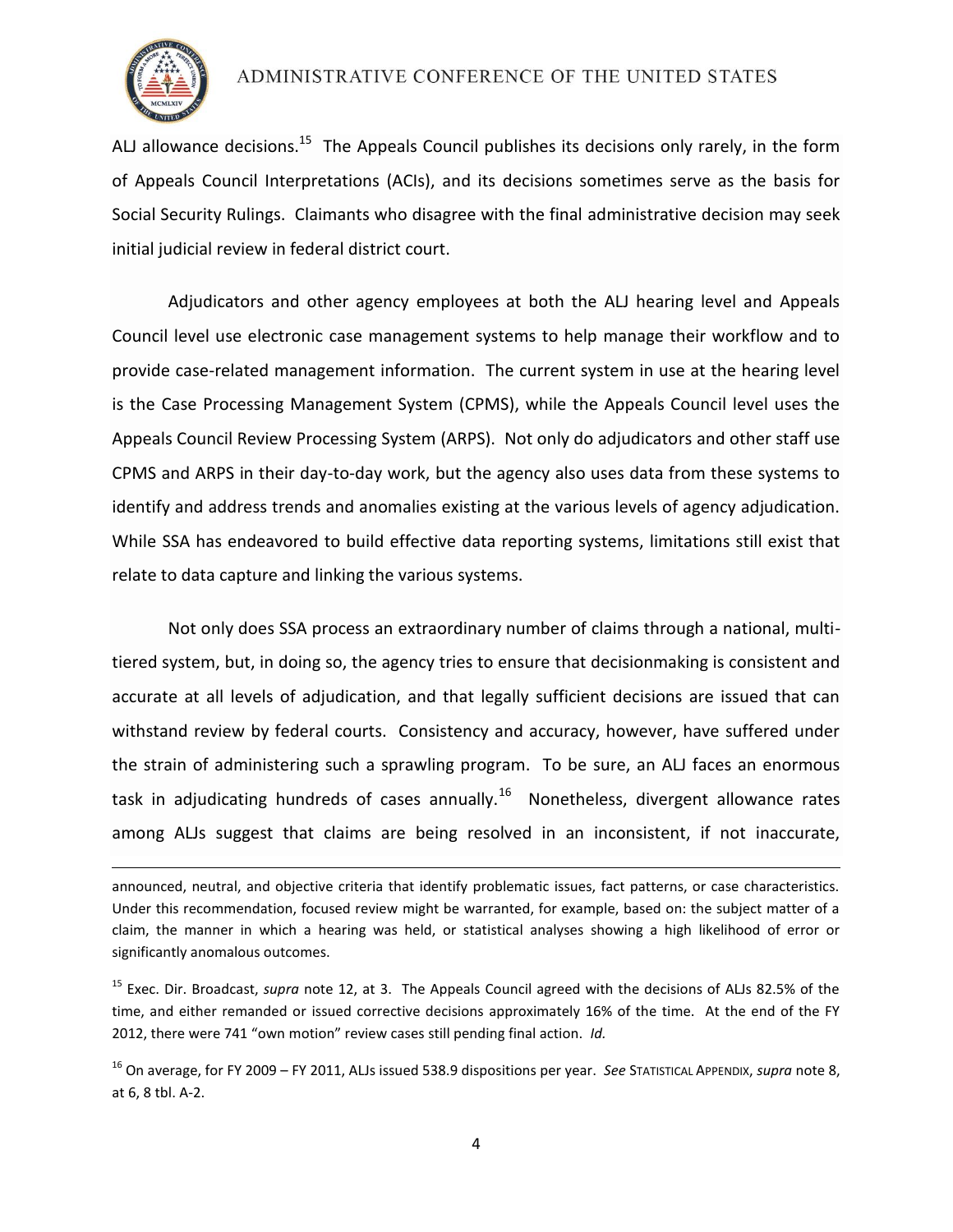

manner.<sup>17</sup> The Appeals Council similarly struggles to fulfill its error-correction and qualityreview roles. That these steps may have room for improvement is evidenced by the 45% rate at which cases are remanded back to the agency from federal courts in recent years.<sup>18</sup> Bringing greater consistency and accuracy to the disability claims adjudication process will enhance the fairness and integrity of the program.

One area of particular concern—due to its apparent contribution to a high remand rate—is SSA's treating source rule, which generally affords "controlling weight" to the opinions of a claimant's treating physician, psychologist, or other acceptable medical source.<sup>19</sup> In the early 1990s, SSA sought to bring greater clarity and uniformity to the assessment of medical evidence by establishing regulatory standards for such evaluations. In practice, however, this evidentiary rule has not delivered on its promise of improving consistency. In recent years, erroneous application of the treating source rule has been cited as the basis for remand by the Appeals Council at a 10% frequency rate, and the frequency rate with which it is cited by federal courts is even higher at 35%.<sup>20</sup> Dramatic changes in the American health care system over the past twenty years also call into question the ongoing efficacy of the special deference afforded to the opinions of treating sources. Individuals typically visit multiple medical professionals in a variety of settings for their health care needs and less frequently develop a sustained relationship with one physician.<sup>21</sup> Moreover, difficulty in determining who among a

 $\overline{a}$ 

 $^{17}$  In recent years, while the distribution of yearly allowance disposition rates has been approximately normal (i.e., a mean of 56%), the distribution covers a wide range of allowance rates, with 95% of the rates falling between 26% and 85%. *See id.* at 13, 14 fig. A-8 (analyzing allowance rates for FY 2009 – FY 2011). The lowest allowance rate was 4% and the highest allowance rate was 98%. *See id.*

<sup>18</sup> *See id.* at 54 tbl. A-24. Policy compliance among ALJs has improved in recent years. *See* Michael J. Astrue, former Comm'r, Soc. Sec. Admin., Address at the Social Security Advisory Board Forum: Straight Talk about "Disability Reform." (Mar. 8, 2013), *available at* http://www.ssab.gov/Portals/0/2013Forum/Presentations/ Astrue%20Speech%203-8-13.pdf.

<sup>19</sup> *See* 20 C.F.R. §§ 404.1527(c), 416.927(c) (2012).

<sup>&</sup>lt;sup>20</sup> See Office of the Chairman, Administrative Conference of the United States, SSA Disability Benefits Programs: ASSESSING THE EFFICACY OF THE TREATING PHYSICIAN RULE, Appendix B, at A-4, A-8 (2013).

<sup>21</sup> *See id.* at 25-33.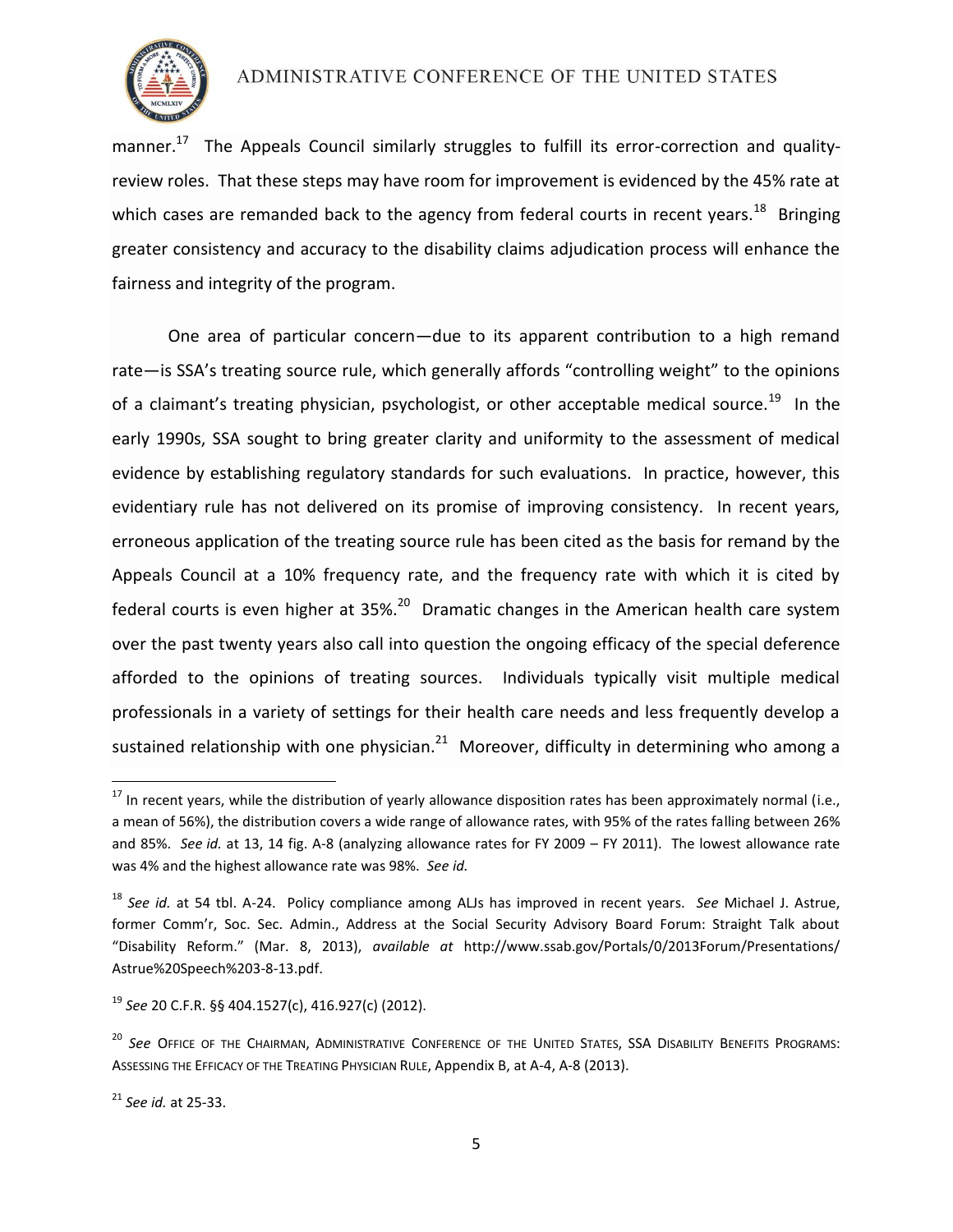

wide range of medical professionals should be considered a treating source has bedeviled ALJs and reviewing courts, contributing to high remand rates.<sup>22</sup>

This recommendation finds its genesis in SSA's request that the Conference study the role of the Appeals Council in reviewing cases to reduce any observed variances among adjudicative decisions at the hearing level, as well as the efficacy of SSA's treating source rule. These studies also revealed other areas that appear ripe for recommendation. While SSA has enacted various initiatives to increase consistency and has issued rulings to clarify its regulations, the size and complexity of the system leave more work to be done. The following recommendations reaffirm certain portions of past recommendations that remain valid and relevant and also identify new approaches to ensure consistency, accuracy, and fairness across this massive decision system.

# **RECOMMENDATION**

#### **ALJ Hearing Stage**

*1. Improving Adjudication Effectiveness and Consistency*. In order to promote greater decisional consistency and streamline the adjudication process at the ALJ hearing stage, SSA should:

(a) require claimant representatives (while also *permitting* claimants without representation) to submit pre-hearing briefs in a standardized format that, among other things, summarizes the medical evidence and justification for the claimant's eligibility for benefits;

(b) expand the use of video hearings in a manner consistent with sound technological practices, because such hearings promote efficiency and do not lead to a significant difference in allowance rates from in-person hearings. SSA should continue to advise

 22 *See id*. at 23-24, 33-35.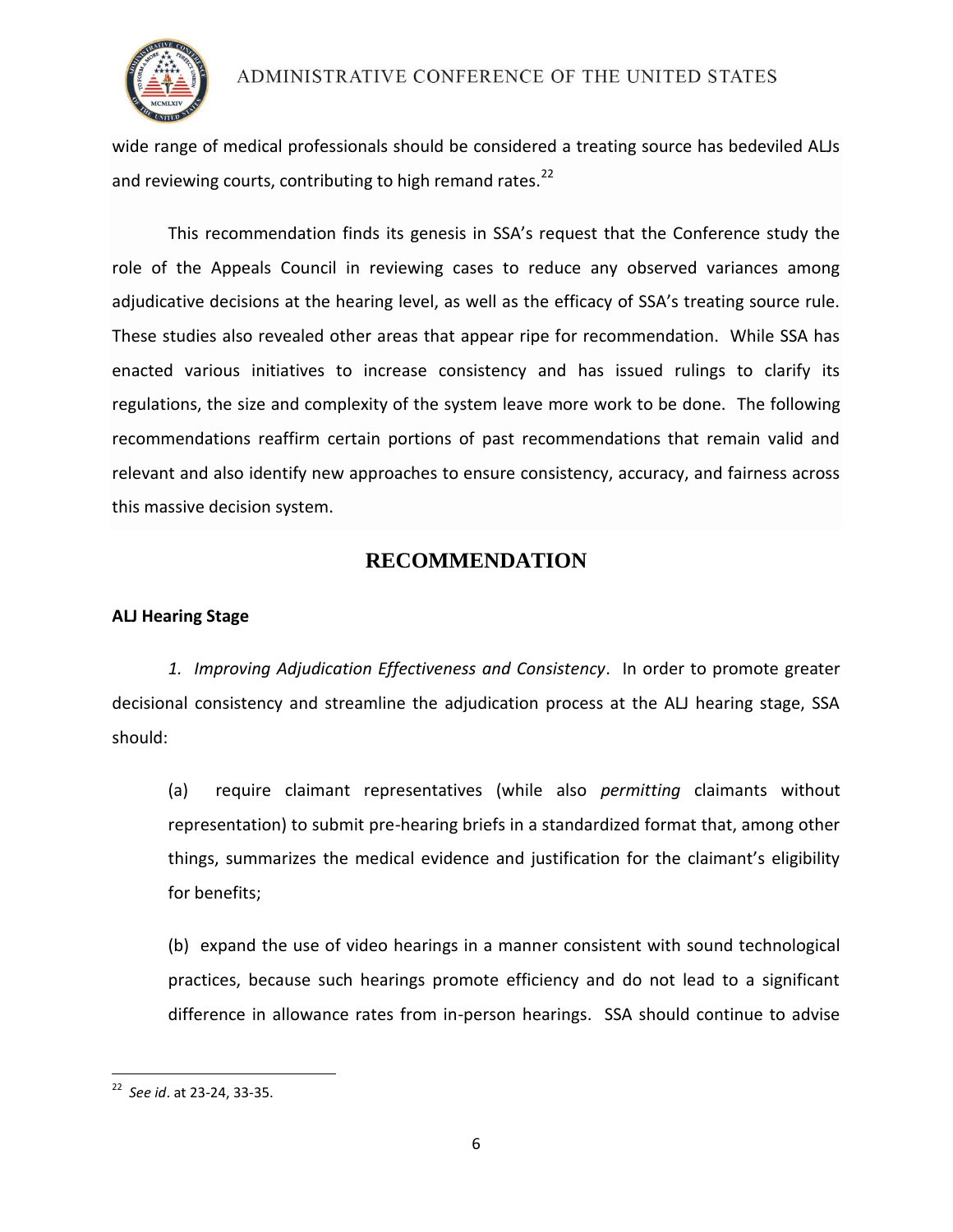

claimants that opting for video hearings often results in faster scheduling of hearings (as compared to in-person hearings) and more convenient hearing locations; and

(c) assign decisionwriters and case technicians to specific ALJs in a hearing office (with Hearing Office Directors continuing to supervise such support staff), while maintaining flexibility to meet operational needs.

## **Appeals Council**

*2. Balancing Error-Correction and Systemic Review Functions*. SSA should continue to promote the consistent application of policy to the adjudication of disability benefits claims across a nationwide program. SSA should ensure that the Appeals Council strikes an appropriate balance between its error-correction function when exercising discretionary review of individual claimants' requests for review, and its mandate to improve organizational effectiveness, decisional consistency, and communication of agency policy through use of "own motion" review (as to both allowances and unappealed denials) and other types of systemic quality assurance measures.

*3. Enhancing Communication*. SSA should make clear that an essential function of the Appeals Council is both to focus on consistent application of Social Security regulations and policies on a systemic basis, and to disseminate advice and guidance to SSA policymakers, ALJs, and other lower-level decisionmakers. The Appeals Council should advise and assist policymakers and decisionmakers by:

(a) issuing Appeals Council Interpretations (ACIs), with greater frequency, in order to: address policy gaps; promote greater consistency and uniformity throughout the adjudicatory process; and establish precedents upon which claimants and their representatives may rely. Such ACIs should be circulated within the agency and made publicly available through posting on SSA's website or other similar means of public dissemination;

7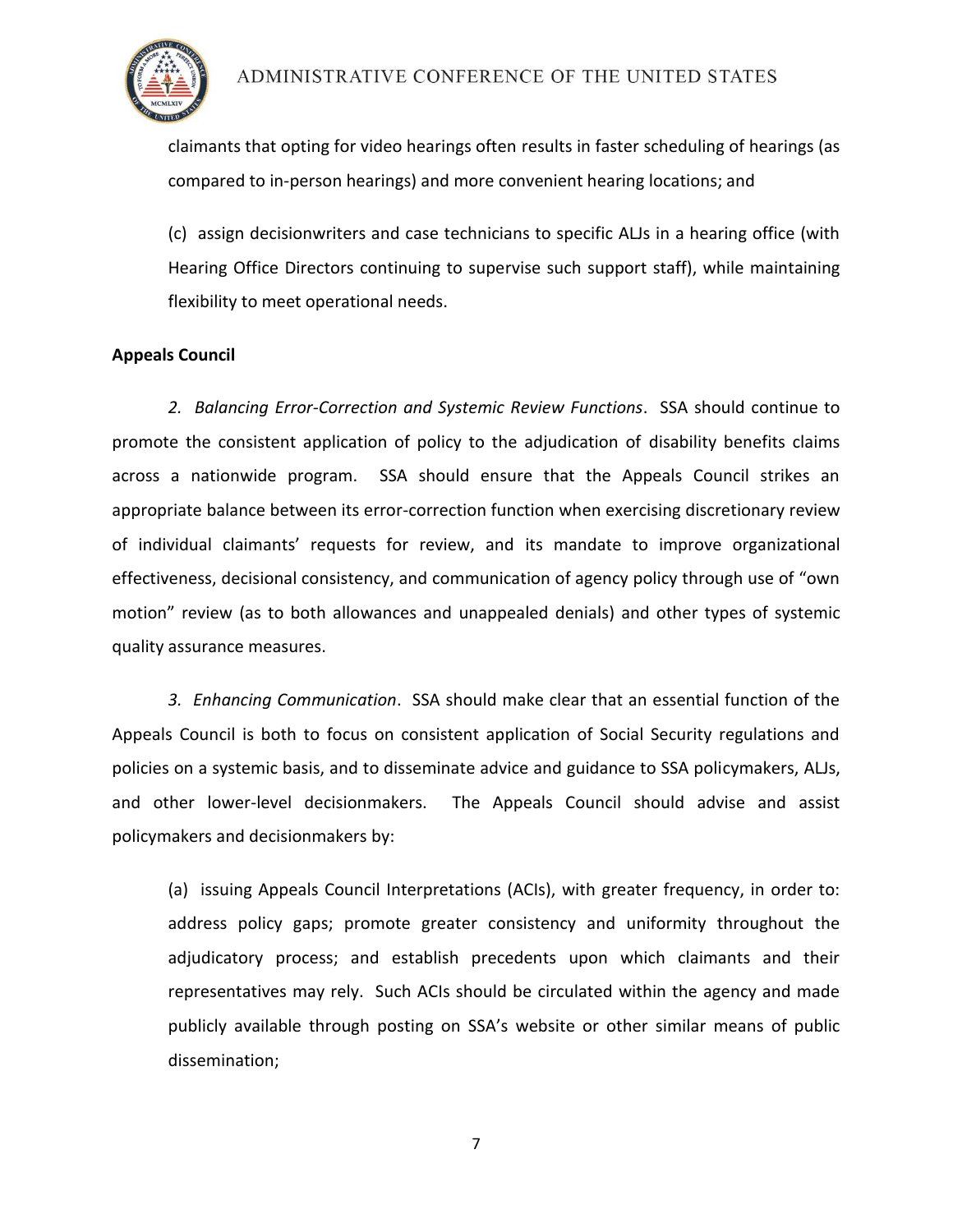

(b) publishing selected ALJ or Appeals Council decisions to serve as model decisions (e.g., they are well-reasoned and clear), or to provide needed policy clarifications. Consistent with statutory obligations to maintain the privacy of sensitive information, such publications should not include personally identifiable information;

(c) continuing, to the greatest extent feasible, to send cases that have been remanded from the Appeals Council or federal courts back to the same ALJs who initially adjudicated such claims for additional proceedings as required. If an ALJ who initially decided a claim will not be presiding over a case post-remand, SSA should nonetheless ensure that he or she still receives notification of the remand decision. Decisionwriters who were involved in drafting a remanded decision should also receive notification of remand decisions; and

(d) developing a program for ALJs to serve extended voluntary details on the Appeals Council in order to introduce a measure of peer review, enrich ALJ understanding of the appeals process, and benefit the Appeals Council by introducing the perspectives and insights of ALJs. In support of that effort, SSA should seek a waiver from the Office of Personnel Management (OPM) of its durational (120-day) limit on details, which, if granted, would enable detailed ALJs to gain a deeper knowledge of the Appeals Council than is possible under a shorter detail period. OPM should give favorable consideration to such a request.

*4. Expanding Focused "Own Motion" Review*. In order to focus attention on the unappealed decisions that most warrant review, thereby enhancing both accuracy and consistency, SSA should expand the Appeals Council's use of its "own motion" review by using selective review in a manner consistent with ALJ decisional independence. The Appeals Council should use announced, neutral, and objective criteria, including statistical assessments, to identify problematic issues or fact patterns that increase the likelihood of error and, thereby, warrant focused review. In addition, SSA should review unappealed decisions that raise issues whose resolution likely would provide guidance to ALJs and adjudicators. In expanding its "own

8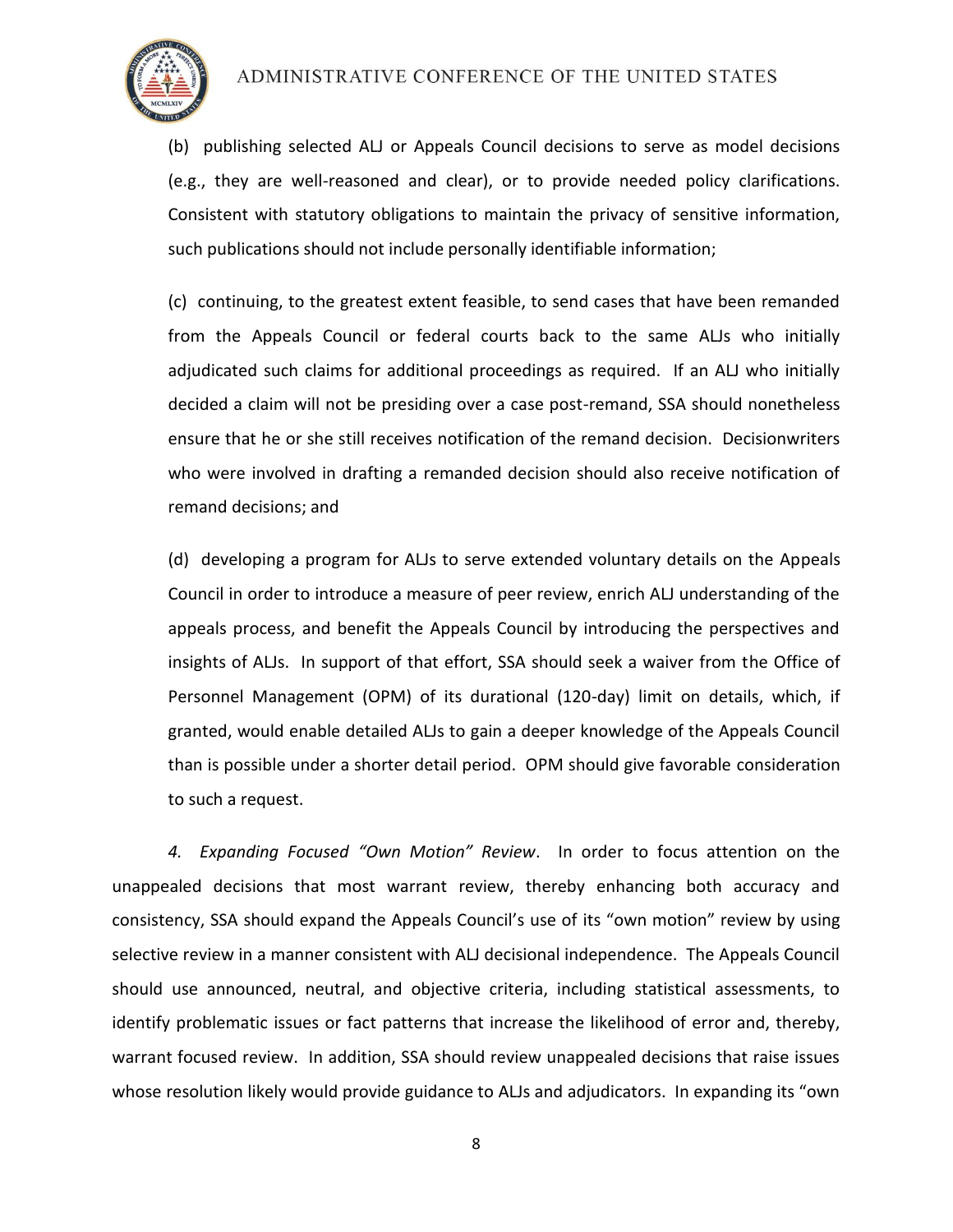

motion" review, SSA must ensure that (i) selection-of-review criteria are developed in a neutral fashion without targeting particular ALJs or other decisionmakers, and that (ii) inclusion of cases in such review does not serve as the basis for evaluation or discipline. Thus, if necessary, SSA should revise its regulations through notice-and-comment rulemaking to clarify and expand the Appeals Council's use of selective sampling to identify for review decisions that:

(a) raise issues for which resolution by the Appeals Council would provide policy clarifications to agency adjudicators or the public;

(b) appear, based on statistical or predictive analysis of case characteristics, to have a likelihood of error or lack of policy compliance; or

(c) otherwise raise challenging issues of fact or law, or have case characteristics, that increase the likelihood of error.

## **Use of Opinion Evidence from Medical Professionals (Treating Source Rule)**

*5. Evaluating Medical Source Opinions.* SSA should revise its regulations through notice-and-comment rulemaking to eliminate the controlling weight aspect of the treating source rule in favor of a more flexible approach based on specific regulatory factors. SSA should give ALJs greater discretion and flexibility when determining the appropriate weight to afford opinions from treating sources (which may or may not be determinative), consistent with the factors enumerated in the current regulatory scheme for evaluation of opinions of acceptable medical sources who are not deemed "treating" sources. Such factors should include: (i) length of the treatment relationship and frequency of examination; (ii) nature and extent of the treatment relationship; (iii) supportability of the medical source's opinion; (iv) consistency of the medical source's opinion; (v) specialization of the medical source; and (vi) any other factors that may support or contradict a medical source's opinion. In all cases, ALJs should articulate the bases for the weight given to opinions from medical sources.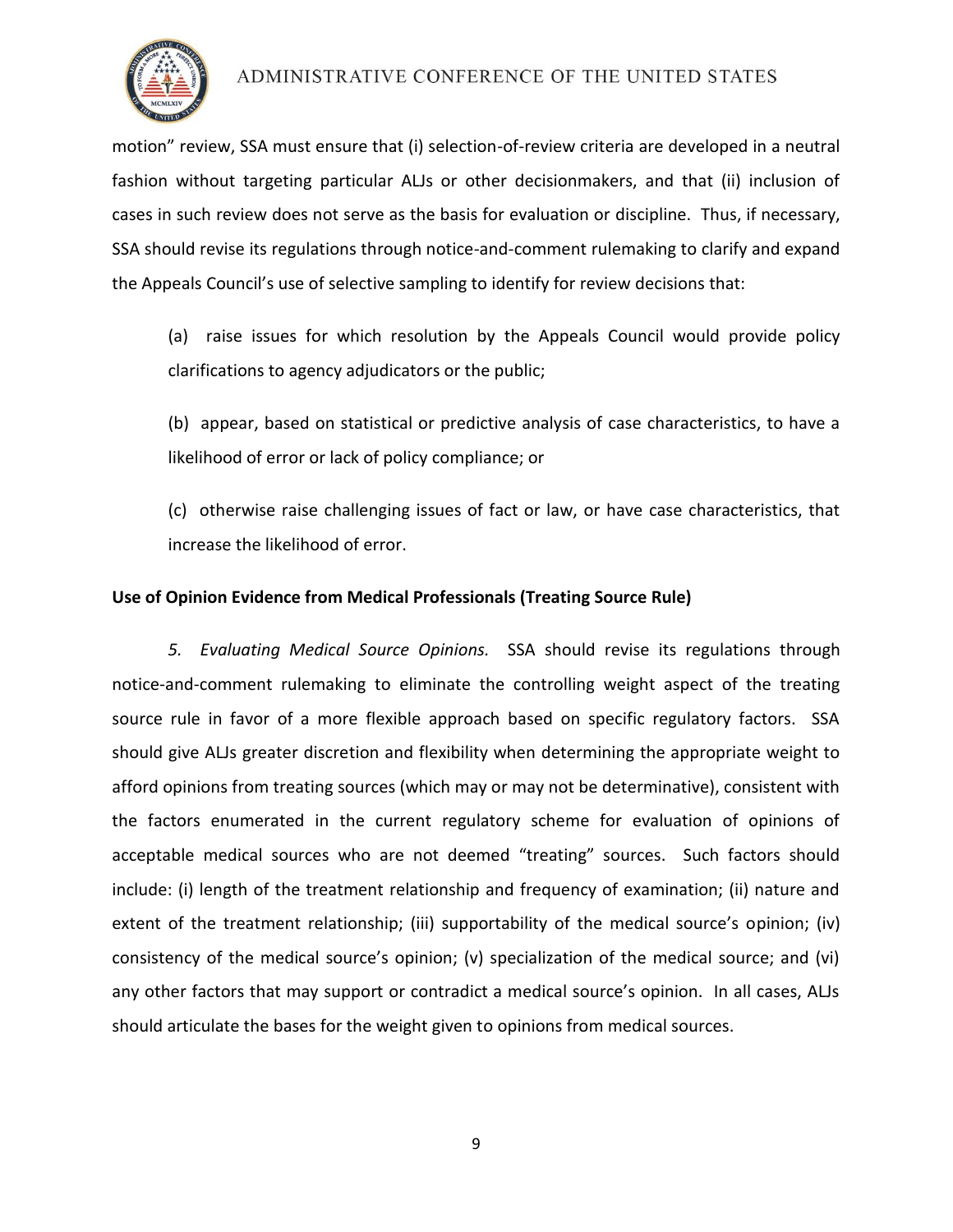

*6. Recognizing the Value of Other Medical Sources.* SSA's existing regulatory scheme, which assigns second-tier evidentiary value to the opinions of nurse practitioners (NPs), physician assistants (PAs), and licensed clinical social workers (LCSWs) because they are not considered "acceptable medical sources," should be reconsidered to reflect the realities of the current health care system. For many Social Security disability claimants, these medical professionals are the de facto "treating source" of medical care for physical and mental illnesses. SSA should:

(a) revise its regulations through notice-and-comment rulemaking to add NPs, PAs, and LCSWs as "acceptable medical sources," consistent with their respective state law-based licensure and scopes of practice; or

(b) issue a new Social Security ruling or other interpretive policy statement that makes clear, for agency adjudicators, federal courts, and the public, the value of, as well as the weight to be afforded, the opinions of these three types of medical professionals.

#### **Statistical Quality Assurance Measures**

*7. Enhancing Data Reporting Systems.* SSA should enhance its current data reporting systems in order to develop a more robust statistical quality assurance program. To enhance its current data reporting systems, such as the Case Processing Management System (CPMS) and the Appeals Council Review Processing System (ARPS), or any respective follow-on systems, SSA should determine how to associate types of cases and issues, regions, hearing offices, adjudicators, procedural elements and benchmarks, and decisional outcomes together. The goal of such systems should not only be objective evaluation of the agency's case processing operation, but also the effective utilization of data to inform policy formation and operational consistency.

*8. Capturing Additional Data.* SSA should specifically address the limitations of CPMS, ARPS, and any respective follow-on systems by ensuring that these data reporting systems capture (as appropriate):